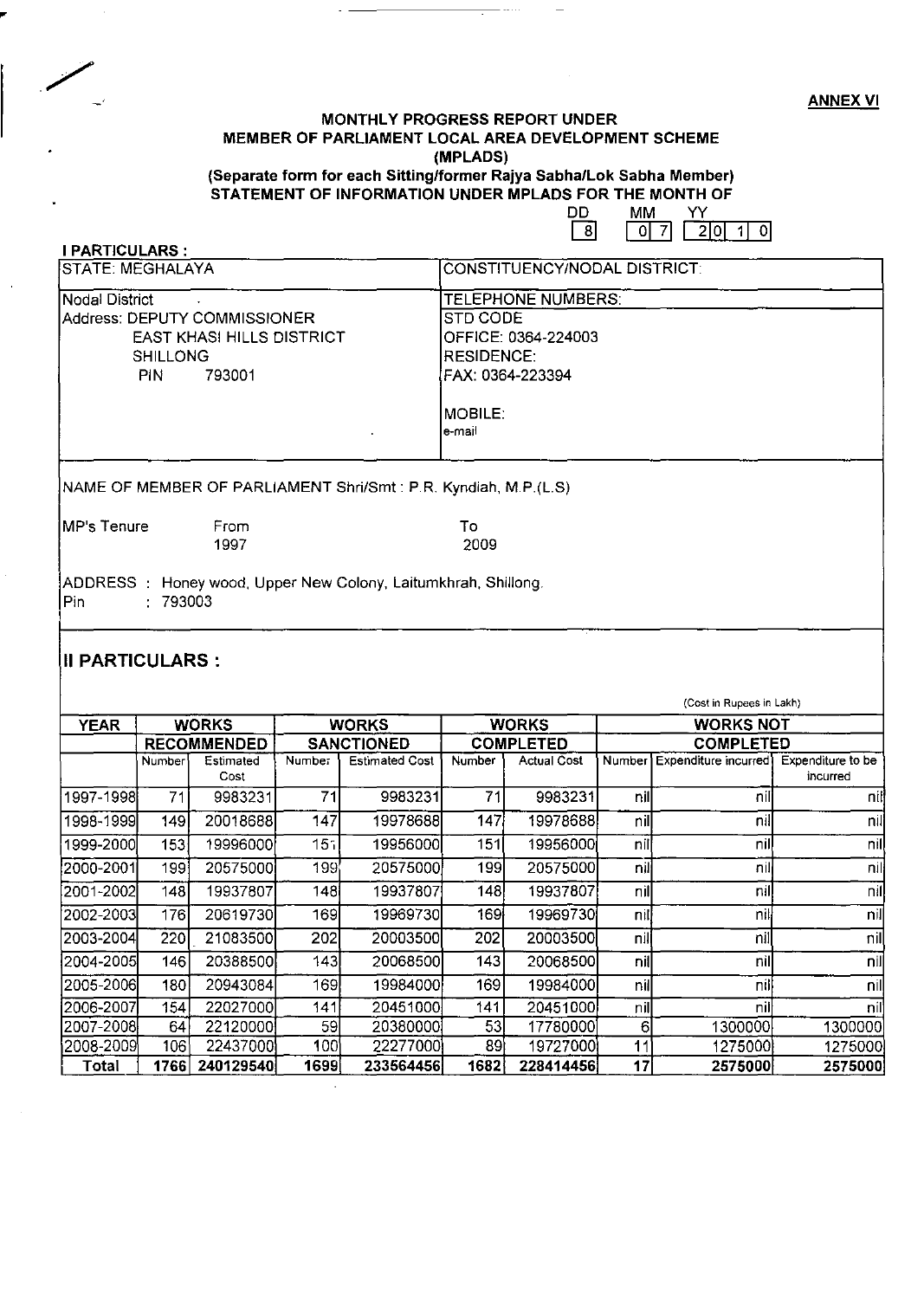# Ill. ';'UNDS **RECEIVED AND UTILIZED**

 $\bar{z}$ 

|                                       |                                                                       |                                               |                     |              |                     | (Rs. In Lakh)         |                   |                |  |
|---------------------------------------|-----------------------------------------------------------------------|-----------------------------------------------|---------------------|--------------|---------------------|-----------------------|-------------------|----------------|--|
| <b>YEAR</b>                           | <b>FUNDS</b>                                                          | <b>INTEREST</b>                               | <b>FUNDS</b>        | <b>TOTAL</b> |                     | <b>FUNDS UTILISED</b> |                   | <b>BALANCE</b> |  |
|                                       | <b>RECEIVED</b>                                                       | <b>ACCRUED</b>                                | <b>RECEIVED</b>     | <b>FUNDS</b> | SC & ST             | Other                 | Total             | <b>FUNDS</b>   |  |
|                                       | <b>FROM GOI</b>                                                       |                                               | ON                  |              | area                |                       |                   |                |  |
|                                       |                                                                       |                                               | <b>DISTRIBUTION</b> |              |                     |                       |                   |                |  |
| 1997-1998                             | 10000000                                                              |                                               |                     | 10000000     | 9670663             | 312568                | 9983231           | 16769          |  |
| 1998-1999                             | 20000000                                                              | 59915                                         |                     | 20059915     | 19978688            | 600000                | 19978688          | 81227          |  |
| 1999-2000                             | 20000000                                                              | 111337                                        |                     | 20111337     | 19585000            | 371000                | 19956000          | 155337         |  |
| 2000-2001                             | 20000000                                                              | 272892                                        |                     | 20272892     | 20575000            | Inil                  | 20575000          | $-302108$      |  |
| 2001-2002                             | 20000000                                                              | 276549                                        |                     | 20276549     | 19737807            | 200000                | 19937807          | 338742         |  |
| 2002-2003                             | 20000000                                                              | 427722                                        |                     | 20427722     | 19869730            | 100000                | 19969730          | 457992         |  |
| 2003-2004                             | 20000000                                                              | 371658                                        |                     | 20371658     | 19803500            | 200000                | 20003500          | 368158         |  |
| 2004-2005                             | 20000000                                                              | 297660                                        |                     | 20297660     | 18325000            | 1743500               | 20068500          | 229160         |  |
| 2005-2006                             | 20000000                                                              | 332378                                        |                     | 20332378     | 19359000            | 625000                | 19984000          | 348378         |  |
| 2006-2007                             | 20000000                                                              | 432806                                        |                     | 20432806     | 20301000            | 150000                | 20451000          | $-18194$       |  |
| 2007-2008                             | 20000000                                                              | 592021                                        |                     | 20592021     | 19080000            | $\Omega$              | 19080000          | 1512021        |  |
| 2008-2009                             | 20000000                                                              | 712593                                        |                     | 20712593     | 21002000            | 0                     | 21002000          | $-289407$      |  |
| <b>TOTAL</b>                          | 230000000                                                             | 3887531                                       |                     |              | 233887531 227287388 |                       | 4302068 230989456 | 2898075        |  |
| <u>(a)</u>                            |                                                                       | Funds received from the Government of India   |                     |              |                     |                       |                   | 230000000      |  |
| $\overline{(b)}$                      |                                                                       | Amount of interest accrued on the funds       |                     |              |                     |                       |                   | 3887531        |  |
| ାତ                                    | Funds received on distribution                                        |                                               |                     |              |                     |                       |                   | 73467          |  |
| (d)                                   | TOTAL (a+b+c)                                                         |                                               |                     |              |                     |                       |                   | 233960998      |  |
| $\overline{(e)}$                      | Total cost of works sanctioned                                        |                                               |                     |              |                     |                       |                   | 233564456      |  |
| $\overline{f}$                        |                                                                       | Total Unsanctioned Balance available with the |                     |              |                     |                       |                   |                |  |
|                                       | Constituency (d - e)                                                  |                                               |                     |              |                     |                       |                   | 396542         |  |
| $\left( 9\right)$                     | Actual Expenditure incurred by the implementing Agencies<br>230989456 |                                               |                     |              |                     |                       |                   |                |  |
| (h)                                   | 2971542<br>Total funds available with the Constituency (d-g)          |                                               |                     |              |                     |                       |                   |                |  |
| $\frac{\overline{10}}{\overline{10}}$ | 2575000<br>Funds required to completes the sanctioned works           |                                               |                     |              |                     |                       |                   |                |  |
|                                       | Savings for Distribution to Successor MPs                             |                                               |                     |              |                     |                       |                   |                |  |
| (k)                                   | Number of works inspected by District Authority                       |                                               |                     |              |                     |                       |                   |                |  |
|                                       | 20<br>(a) During the month                                            |                                               |                     |              |                     |                       |                   |                |  |
|                                       |                                                                       |                                               |                     |              |                     |                       |                   |                |  |
|                                       | 88%<br>(b) Cumulative                                                 |                                               |                     |              |                     |                       |                   |                |  |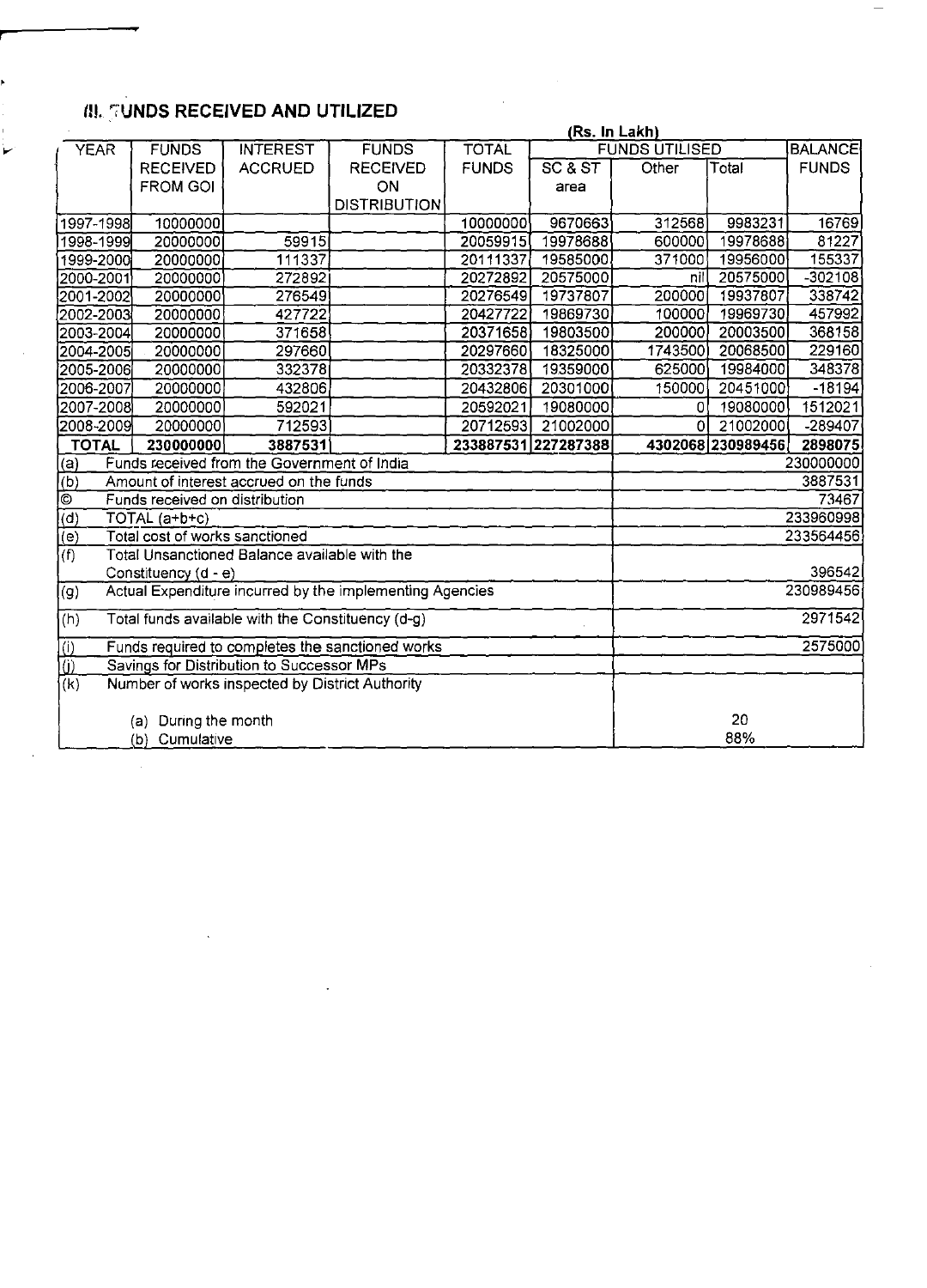## **IVE 'PHYSICAL AND FINANCIAL DETAILS OF WORKS IN SCHEDULED CASTE AREAS**

| Year |             | Physical (Number of Works) |           | Financial (Cost of Works)(Rs. In lakh) |            |           |  |
|------|-------------|----------------------------|-----------|----------------------------------------|------------|-----------|--|
|      |             |                            |           |                                        | 3          |           |  |
|      | Recommended | Sanctioned                 | Completed | Recommended                            | Sacntioned | Completed |  |
|      |             |                            |           |                                        |            |           |  |
|      |             |                            |           |                                        |            |           |  |
|      |             |                            |           |                                        |            |           |  |
|      |             |                            |           |                                        |            |           |  |
|      |             |                            |           |                                        |            |           |  |
|      |             |                            |           |                                        |            |           |  |
|      |             |                            |           |                                        |            |           |  |
|      |             |                            |           |                                        |            |           |  |
|      |             |                            |           |                                        |            |           |  |
|      |             |                            |           |                                        |            |           |  |
|      |             |                            |           |                                        |            |           |  |
|      |             |                            |           |                                        |            |           |  |
|      |             |                            |           |                                        |            |           |  |
|      |             |                            |           |                                        |            |           |  |
|      | $\sim$      |                            |           |                                        |            |           |  |
|      |             |                            |           |                                        |            |           |  |
|      |             |                            |           |                                        |            |           |  |
|      |             |                            |           |                                        |            |           |  |
|      |             |                            |           |                                        |            |           |  |

## **v. PHYSICAL AND FINANCIAL DETAILS OF WORKS IN SCHEDULED TRIBE AREAS**

| Year        |             | Physical (Number of Works) |           | Financial (Cost of Works)(Rs. In lakh) |            |           |  |
|-------------|-------------|----------------------------|-----------|----------------------------------------|------------|-----------|--|
|             |             |                            |           |                                        |            |           |  |
|             | Recommended | Sanctioned                 | Completed | Recommended                            | Sacntioned | Completed |  |
|             | 2(a)        | 2(b)                       | 2©        | 3(a)                                   | 3(b)       | 3O.       |  |
| 1997-1998   | 69.         | 69                         | 69        | 9670663                                | 9670663    | 9670663   |  |
| 1998-1999   | 147         | 145                        | 145       | 19418688                               | 19378688   | 19378688  |  |
| 1999-2000   | 151         | 149                        | 149       | 19585000                               | 19585000   | 19585000  |  |
| (2000-2001) | 199         | 199                        | 199       | 20575000                               | 20575000   | 20575000  |  |
| 2001-2002   | 1461        | 146                        | 146       | 19737807                               | 19737807   | 20575000  |  |
| 2002-2003   | 175         | 168                        | 163       | 20419730                               | 19769730   | 19619730  |  |
| 2003-2004   | 218         | 200                        | 218       | 20883500                               | 19803500   | 19803500  |  |
| 2004-2005   | 142         | 130                        | 112       | 19738500                               | 17737500   | 15120000  |  |
| 2005-2006   | 176.        | 163                        | 156       | 20143084                               | 19359000   | 17109000  |  |
| 2006-2007   | 52          | 139                        | 99        | 21827000                               | 20251000   | 14276000  |  |
| 2007-2008   | 64          | 59                         | 53        | 22120000                               | 20380000   | 17780000  |  |
| 2008-2009   | 106         | 100                        | 89        | 22437000                               | 22277000   | 19727000  |  |
| Total :     | 1745        | 1667                       | 1598      | 236555972                              | 228524888  | 213219581 |  |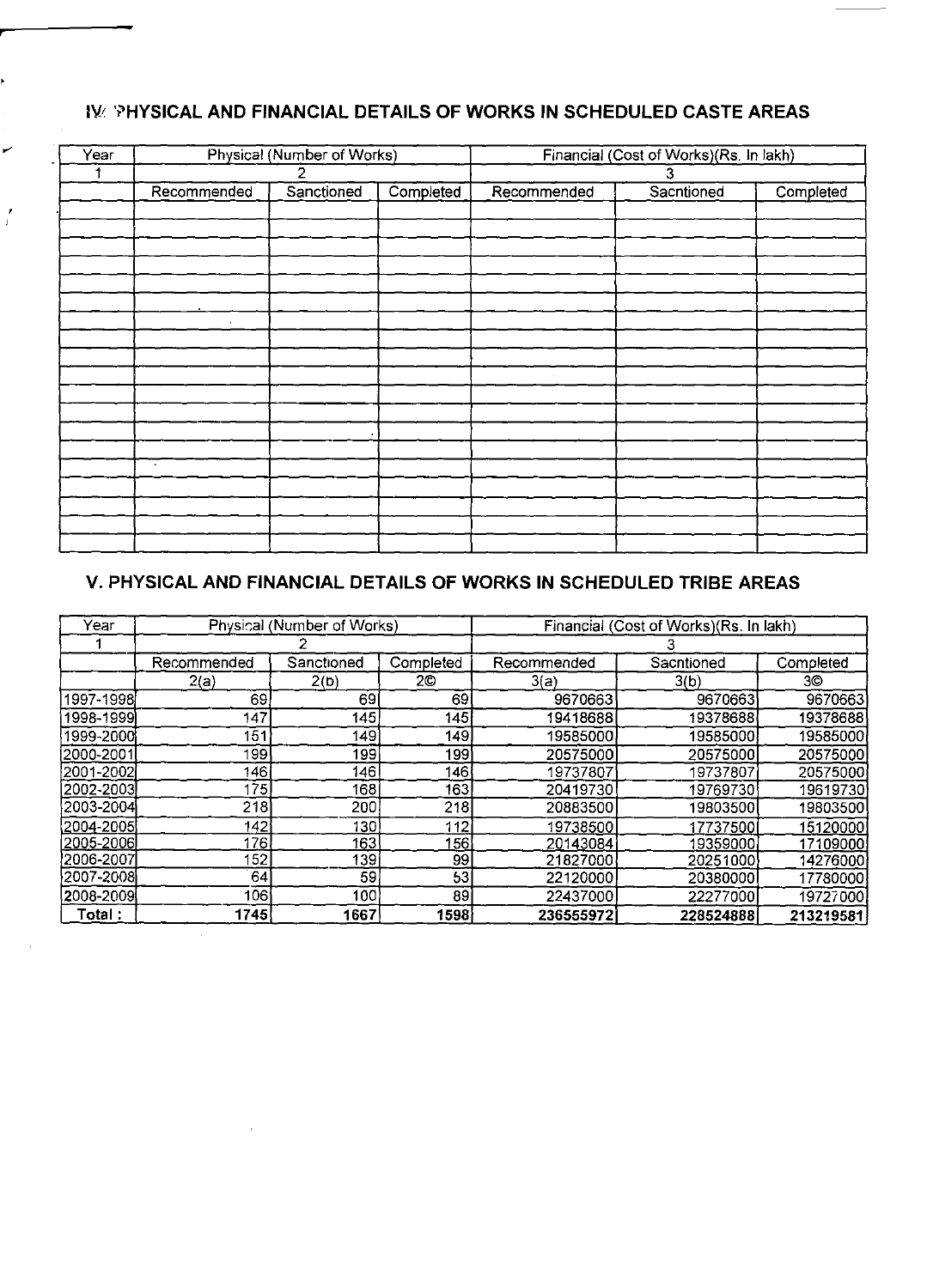l::ank and Branch Name with Address: Vijaya Bank,G.S.Road Shillong Details SB Account 10468 Branch Code Place. Shillong

Signature of Dis<br>Name in Capita  $\mathbb{C} \mathbb{X}^{m}$  , rity er J11~ Shri. J. Lyngdoh, IAS<br>Deputy Commissioner Seal DesIgn**atif!lllllllRl'** ./~.'-IDeputy Commissioner **.... ,. ,,,,., '-'4!!!!** '., ... , **, ....,**

 $\bar{\lambda}$ 

Copy to Shri/Smt P.R Kyndiah, Member of Parliament Address: Honey Wood, Upper New colony Laitumkhrah, Shillong.

- Note: (i) The District Authority of the Nodal District is required to furnish a consolidated report including the information petaining to other Districts falling in the constituency where funds were transferred for MPLADS work execution on recommendation of the MP.
	- (ii) Sanctioned amount is the cost of such schemes only for which financial sanctions have already been issued after finalizing plans and estimates. Cost of schemes which have got only administrative approval, and not financial sanction, should not be reported.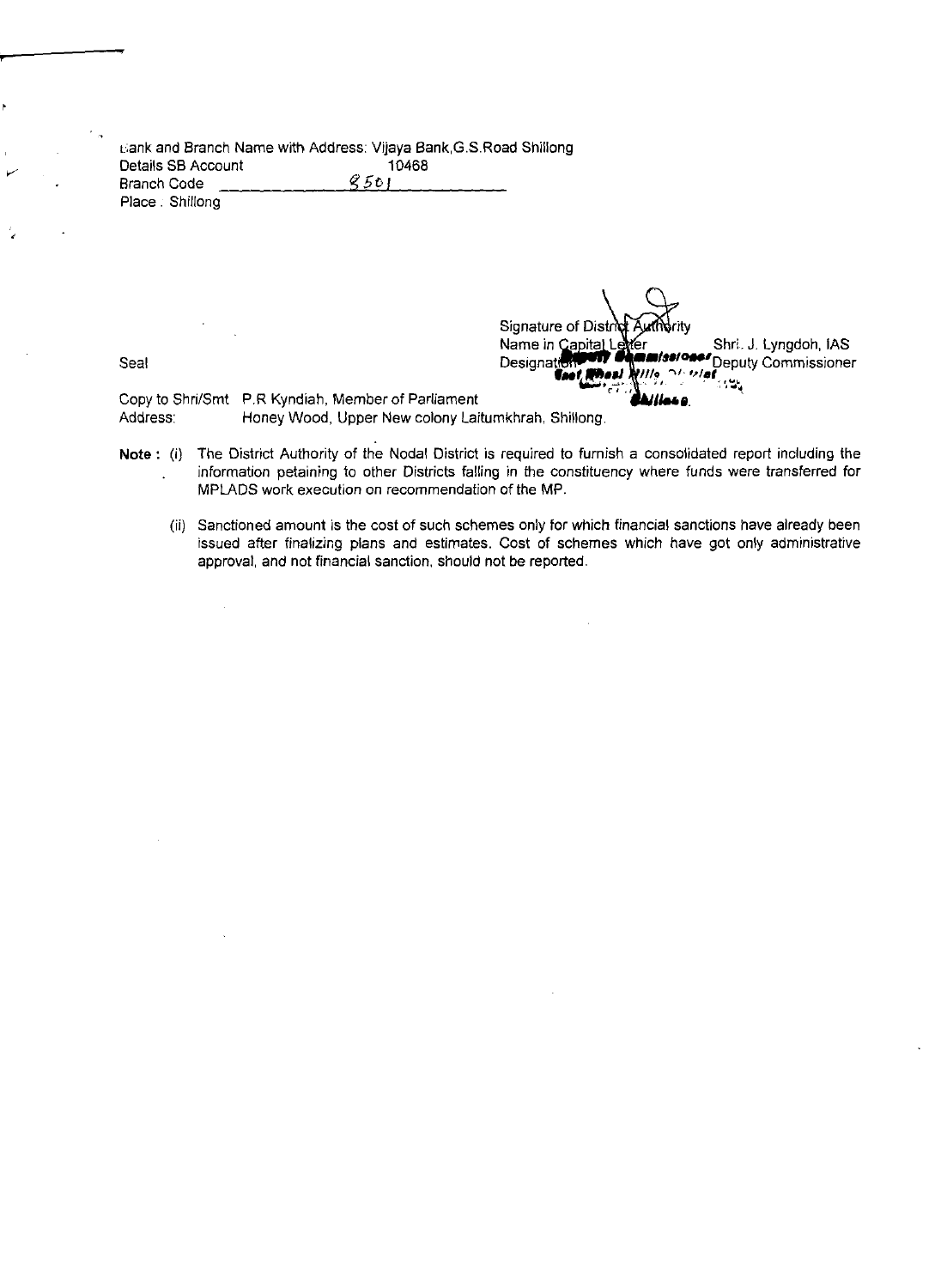**Annex-I** 

## **MEMBER OF PARLIAMENT LOCAL AREA DEVELOPMENT SCHEME (MPLADS)**

**Form of Utilization Certificate for funds received under MPLADS for the year**  1997-1998-2008-2009 and for the Shillong MP Constituency.

| SI.            | Letter No. and date                               | Amount    | Certified that out of Rs.233960998       |
|----------------|---------------------------------------------------|-----------|------------------------------------------|
| No             |                                                   |           | of grants-in-aid sanctioned during the   |
| 1              | C/29&30/97-MPLADS(15)Vol. I dt.11-8-98            | 5000000   | in favour of<br>year                     |
| $\overline{2}$ | $C/29/97$ -MPLADS(15)Vol. II<br>$dt.16 - 12 - 98$ | 5000000   |                                          |
| 3              | C/29&30/2000-MPLADS(15)Vol. 1&11                  | 5000000   | Shri P.R Kyndiah MP(LS) under the        |
|                | dt. 7-3-2000                                      |           | Ministry of Statistics and Programme     |
| $\overline{4}$ | $C/29/2000-MPLADS(15)$<br>dt.4-7-2000             | 10000000  | Implementation, Government of India      |
| 5.             | C/29/2000-MPLADS(15)<br>$dt.8 - 2 - 2001$         | 5000000   | letter given on the margin<br>and        |
| 6              | C/29/2000-MPLADS(15)<br>dt.8-2-2001               | 5000000   |                                          |
| 7              | C/29/2001-MPLADS(15)<br>dt.15-4-2001              | 5000000   | balance of the previous year, a sum of   |
| 8              | C/29/2001-MPLADS(15)<br>dt.10-9-2001              | 10000000  |                                          |
| 9              | C/29/2001-MPLADS(15)<br>dt.26-12-2001             | 10000000  | Rs. 230989456 has been utilized for the  |
| 10             | dt.22-4-2002<br>C/29/2002-MPLADS(15)              | 10000000  | of execution of works,<br>purpose        |
| 11             | C/29/2002-MPLADS(15)<br>dt.16-9-2002              | 10000000  | recommended by MP concerned and as       |
| 12             | C/29/2002-MPLADS(15)<br>dt.9-1-2003               | 10000000  | permissible under the Guidelines on      |
| 13             | C/29/2003-MPLADS(15)<br>$dt$ . 3-7-2003           | 10000000  | MPLADS for which it was sanctioned       |
| 14             | C/29/2003-MPLADS(15)<br>$dt.6-11-2003$            | 10000000  | and that the balance of Rs. 2971542      |
| 15             | C/29/2003-MPLADS(15)<br>dt.15-1-2004              | 10000000  | remaining unutilized at the end of the   |
| 16             | L/15/001/2004-MPLADS<br>dt.12-8-2004              | 10000000  |                                          |
| 17             | L/15/001/2004-MPLADS<br>dt. 18-10-2004            | 10000000  | year will be carried forward to the next |
| 18             | $dt.9 - 12 - 2005$<br>L/15/001/2004-MPLADS        | 10000000  | year                                     |
| 19             | L/15/001/2004-MPLADS<br>dt.21-12-2005             | 10000000  |                                          |
| 20             | L/15/001/2004-MPLADS<br>dt. 13-11-2006            | 10000000  |                                          |
| 21             | L/15/001/2004-MPLADS<br>dt. 17-11-2006            | 10000000  |                                          |
| 22             | L/15/001/2004-MPLADS<br>dt. 10-3-2008             | 10000000  |                                          |
| 23             | L/15/001/2004-MPLADS<br>dt. 9-06-2008             | 10000000  |                                          |
| 24             | L/15/001/2004-MPLADS<br>dt. 8-09-2008             | 10000000  |                                          |
| 25             | L/15/001/2004-MPLADS<br>dt. 23.09.2008            | 10000000  |                                          |
| 26             | dt. 22.12.2008<br>L/15/001/2004-MPLADS            | 10000000  |                                          |
|                | Interest                                          | 3887531   |                                          |
|                | Fund received on distribution                     | 73467     |                                          |
|                | Total:                                            | 233960998 |                                          |

2. Having been fully satisfied I certify that the conditions on which the grants-in-aid was sanctioned have been duly fulfilled and that I have exercised the following checks to see that the money was actually utilized for the purpose for which it was sanctioned. The following kinds of checks were exercised by me while furnishing this Utilisation Certificate.

> 1. 2. 1 J. 4. 5.

Place: Shillong Seal Seal Signature of District Authority Name (capital **k** rtters) Date:  $12^{\text{th}}$  July, 2010. Telephone **I Black E**. *` Vstriet .Alli*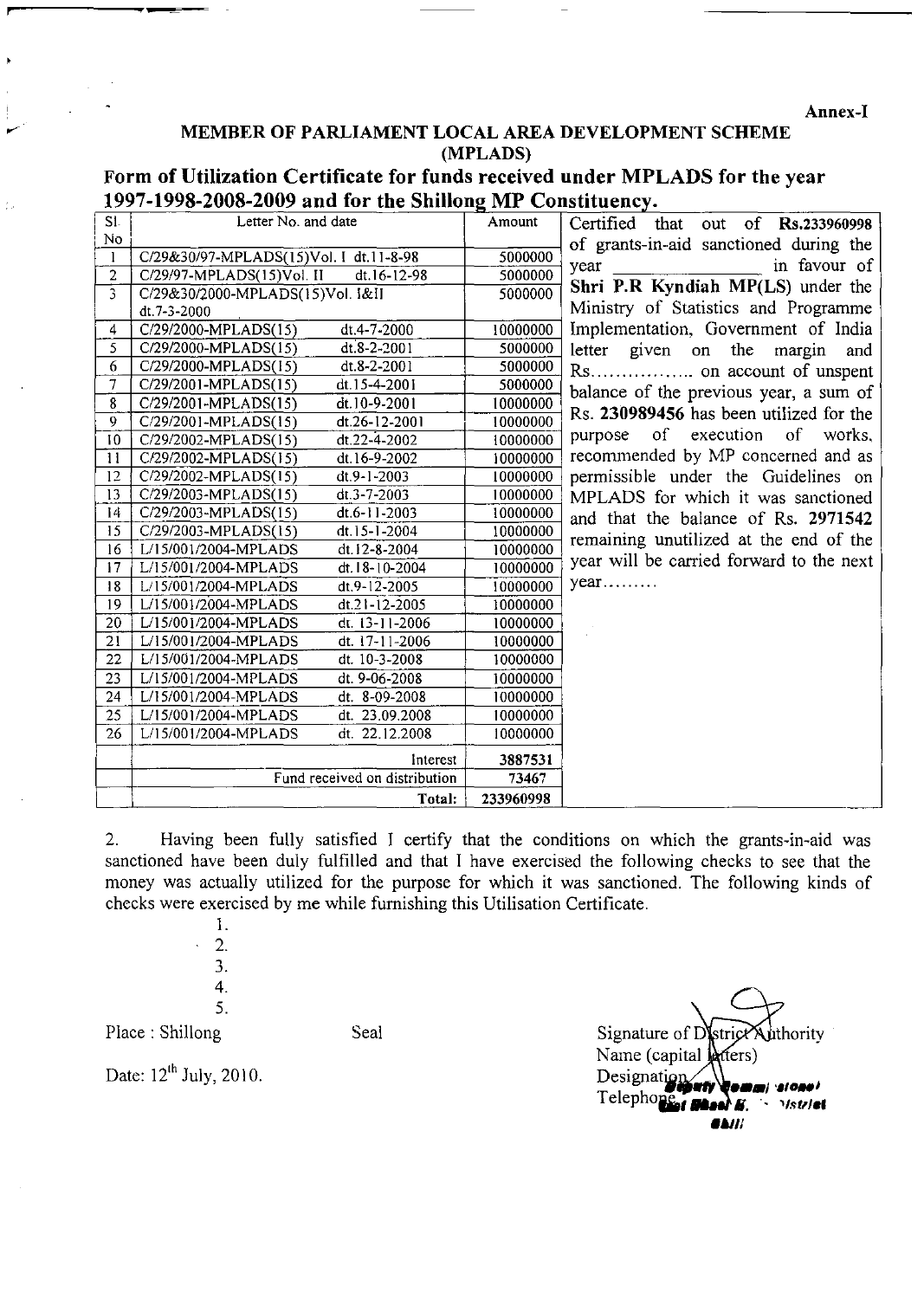ANNEX VI

## MONTHLY PROGRESS REPORT UNDER MEMBER OF PARLIAMENT LOCAL AREA DEVELOPMENT SCHEME (MPLADS)

(Separate form for each Sitting/former Rajya Sabha/Lok Sabha Member) STATEMENT OF INFORMATION UNDER MPLADS FOR THE MONTH OF

I PARTICULARS :

0D MM YY<br>[8] <u>017 210 110</u>

| STATE: MEGHALAYA            |                               |                                                                                   |                |                       | <b>CONSTITUENCY/NODAL DISTRICT:</b>                                                                                               |                               |              |                                               |          |  |
|-----------------------------|-------------------------------|-----------------------------------------------------------------------------------|----------------|-----------------------|-----------------------------------------------------------------------------------------------------------------------------------|-------------------------------|--------------|-----------------------------------------------|----------|--|
| Nodal District              | <b>SHILLONG</b><br><b>PIN</b> | Address: DEPUTY COMMISSIONER<br><b>EAST KHASI HILLS DISTRICT</b><br>793001        |                |                       | TELEPHONE NUMBERS:<br><b>STD CODE</b><br>OFFICE: 0364-224003<br><b>RESIDENCE:</b><br>FAX: 0364-223394<br><b>MOBILE:</b><br>e-mail |                               |              |                                               |          |  |
|                             |                               | NAME OF MEMBER OF PARLIAMENT Shri/Smt : Vincent H. Pala, M.P.(L.S) 15th Lok Sabha |                |                       |                                                                                                                                   |                               |              |                                               |          |  |
| MP's Tenure<br>From<br>2009 |                               |                                                                                   |                |                       | To<br>2014                                                                                                                        |                               |              |                                               |          |  |
| Pin                         | .793001                       | ADDRESS: Edamanry Cottage, Dhanketi, Malki. Shillong. Meghalaya.                  |                |                       |                                                                                                                                   | $\Delta \sim 10^{11}$ MeV and |              |                                               |          |  |
| <b>III PARTICULARS :</b>    |                               |                                                                                   |                |                       |                                                                                                                                   |                               |              | (Cost in Rupees in Lakh)                      |          |  |
| <b>YEAR</b>                 |                               | <b>WORKS</b>                                                                      |                | <b>WORKS</b>          |                                                                                                                                   | <b>WORKS</b>                  |              | <b>WORKS NOT</b>                              |          |  |
|                             |                               | <b>RECOMMENDED</b>                                                                |                | <b>SANCTIONED</b>     |                                                                                                                                   | <b>COMPLETED</b>              |              | <b>COMPLETED</b>                              |          |  |
|                             |                               | Number Estimated Cost                                                             | Number         | <b>Estimated Cost</b> | Number<br><b>Actual Cost</b>                                                                                                      |                               |              | Number Expenditure incurred Expenditure to be | incurred |  |
| 2009-10                     | 31                            | 1650000                                                                           | $\overline{2}$ | 1500000               | 1                                                                                                                                 | 1000000                       | 1            | 250000                                        | 250000   |  |
|                             |                               |                                                                                   |                |                       |                                                                                                                                   |                               |              |                                               |          |  |
| <b>Total</b>                | 3 <sup>1</sup>                | 1650000                                                                           | $\mathbf{2}$   | 1500000               | $\mathbf{1}$                                                                                                                      | 1000000                       | $\mathbf{1}$ | 250000                                        | 250000   |  |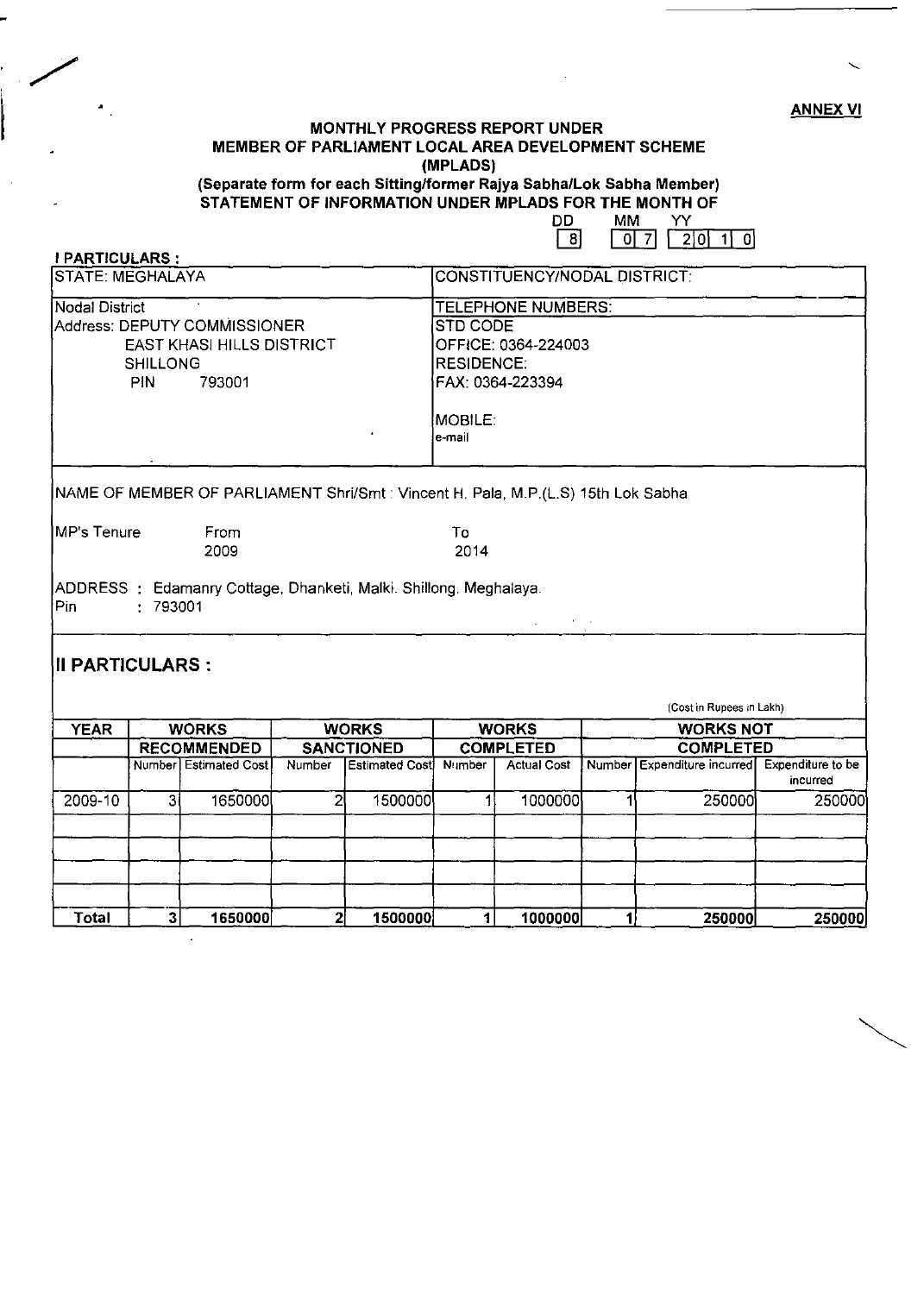# IIi. -:'UNDS **RECEIVED AND UTILIZED**

 $\mathcal{P}$ 

 $\ddot{\phantom{a}}$ 

 $\mathcal{L}^{\text{max}}_{\text{max}}$  , where  $\mathcal{L}^{\text{max}}_{\text{max}}$ 

 $\sim$   $\omega$ 

|                                                 |                                |                                                          |                 |              | (Rs. In Lakh) |                       |         |                |
|-------------------------------------------------|--------------------------------|----------------------------------------------------------|-----------------|--------------|---------------|-----------------------|---------|----------------|
| <b>YEAR</b>                                     | <b>FUNDS</b>                   | <b>INTEREST</b>                                          | <b>FUNDS</b>    | <b>TOTAL</b> |               | <b>FUNDS UTILISED</b> |         | <b>BALANCE</b> |
|                                                 | <b>RECEIVED</b>                | <b>ACCRUED</b>                                           | <b>RECEIVED</b> | <b>FUNDS</b> | SC & ST       | Other                 | Total   | <b>FUNDS</b>   |
|                                                 | <b>FROM GOI</b>                |                                                          | ON.             |              | area          |                       |         |                |
|                                                 |                                |                                                          | DISTRIBUTION    |              |               |                       |         |                |
| 2009-2010                                       | 10000000                       |                                                          |                 | 10000000     | 1250000       | 0                     | 1250000 | 8750000        |
|                                                 |                                |                                                          |                 |              |               |                       | 0       |                |
|                                                 |                                |                                                          |                 |              |               |                       | ٥       |                |
|                                                 |                                |                                                          |                 |              |               |                       | 0       |                |
|                                                 |                                |                                                          |                 |              |               |                       |         |                |
| <b>TOTAL</b>                                    | 10000000 }                     | 0                                                        |                 | 10000000     | 1250000       | 0                     | 1250000 |                |
| (a)                                             |                                | Funds received from the Government of India              |                 |              |               |                       |         | 10000000       |
| $\frac{\overline{6}}{6}$                        |                                | Amount of interest accrued on the funds                  |                 |              |               |                       |         |                |
|                                                 | Funds received on distribution |                                                          |                 |              |               |                       |         |                |
| $\overline{d)}$                                 | TOTAL (a+b+c)                  |                                                          |                 |              |               |                       |         | 10000000       |
| $\overline{(\mathsf{e})}$                       | Total cost of works sanctioned |                                                          |                 |              |               |                       |         | 1500000        |
| (f)                                             |                                | Total Unsanctioned Balance available with the            |                 |              |               |                       |         |                |
|                                                 | Constituency (d - e)           |                                                          |                 |              |               |                       |         | 8500000        |
| (g)                                             |                                | Actual Expenditure incurred by the implementing Agencies |                 |              |               |                       |         | 1250000        |
| (h)                                             |                                | Total funds available with the Constituency (d-g)        |                 |              |               |                       |         | 8750000        |
| (i)                                             |                                | Funds required to completes the sanctioned works         |                 |              |               |                       |         | 0              |
| ΰĴ<br>Savings for Distribution to Successor MPs |                                |                                                          |                 |              |               |                       |         |                |
| $\overline{(\mathsf{k})}$                       |                                | Number of works inspected by District Authority          |                 |              |               |                       |         |                |
|                                                 | (a) During the month           |                                                          |                 |              |               |                       |         |                |
|                                                 | Cumulative<br>(b)              |                                                          |                 |              |               |                       | 50%     |                |
|                                                 |                                |                                                          |                 |              |               |                       |         |                |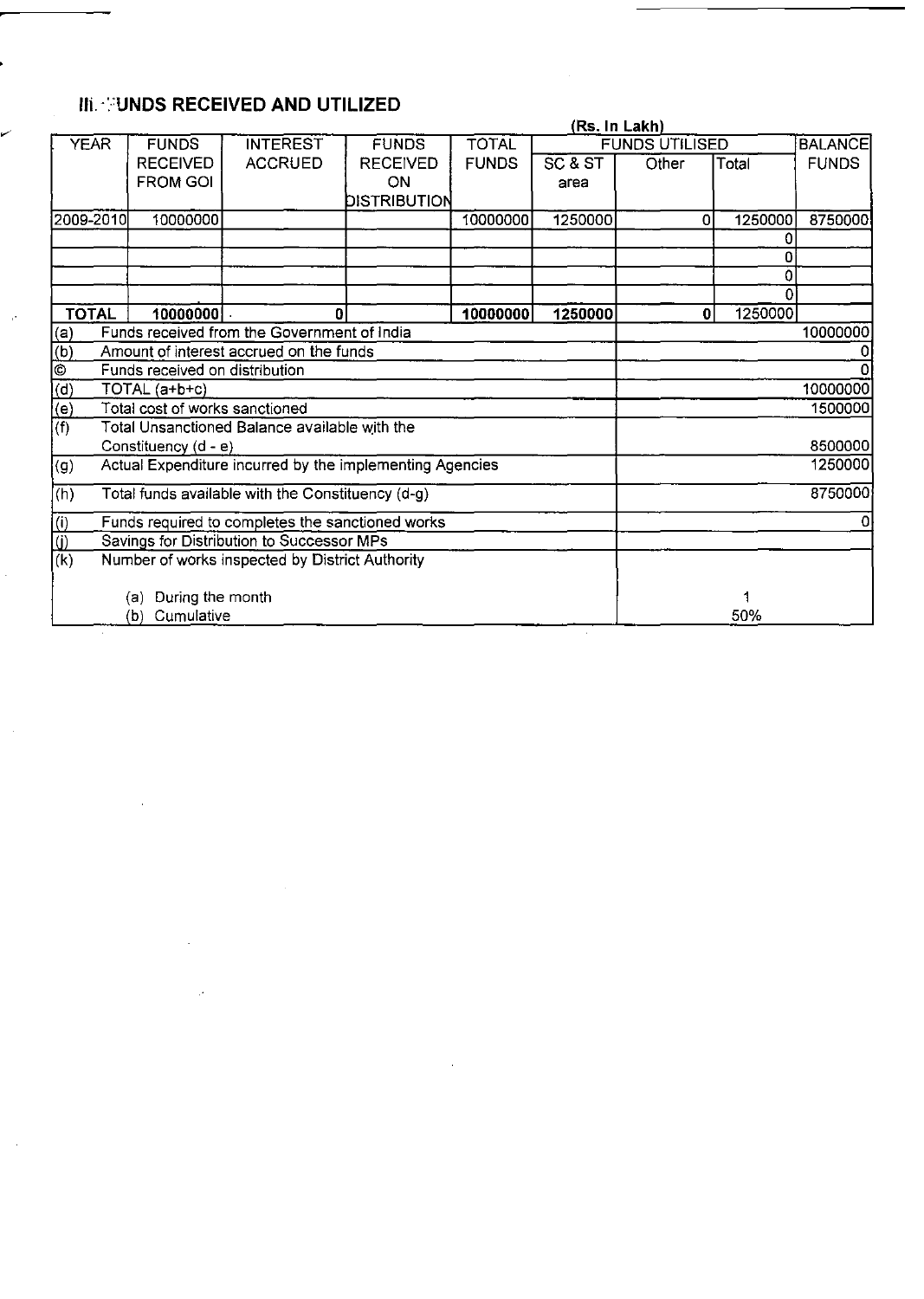# **IV, "HYSICAL AND FINANCIAL DETAILS OF WORKS IN SCHEDULED CASTE AREAS**

| Year |                      | Physical (Number of Works) |           | Financial (Cost of Works)(Rs. In lakh) |            |           |
|------|----------------------|----------------------------|-----------|----------------------------------------|------------|-----------|
|      | $\overline{c}$       |                            |           | 3                                      |            |           |
|      | Recommended          | Sanctioned                 | Completed | Recommended                            | Sacntioned | Completed |
|      |                      |                            |           |                                        |            |           |
|      |                      |                            |           |                                        |            |           |
|      |                      |                            |           |                                        |            |           |
|      |                      |                            |           |                                        |            |           |
|      |                      |                            |           |                                        |            |           |
|      |                      |                            |           |                                        |            |           |
|      | $\bullet$<br>$\cdot$ |                            |           |                                        |            |           |
|      |                      |                            |           |                                        |            |           |
|      |                      |                            |           |                                        |            |           |
|      |                      |                            |           |                                        |            |           |
|      |                      |                            |           |                                        |            |           |
|      |                      |                            |           |                                        |            |           |
|      |                      |                            |           |                                        |            |           |
|      |                      |                            |           |                                        |            |           |
|      | ٠                    |                            |           |                                        |            |           |
|      |                      |                            |           |                                        |            |           |
|      |                      |                            |           |                                        |            |           |
|      |                      |                            |           |                                        |            |           |
|      |                      |                            |           |                                        |            |           |

## **v. PHYSICAL AND FINANCIAL DETAILS OF WORKS IN SCHEDULED TRIBE AREAS**

| Year      | Physical (Number of Works) |            |           | Financial (Cost of Works)(Rs. In lakh) |            |           |  |
|-----------|----------------------------|------------|-----------|----------------------------------------|------------|-----------|--|
|           |                            |            |           |                                        |            |           |  |
|           | Recommended                | Sanctioned | Completed | Recommended                            | Sachtioned | Completed |  |
|           | 2(a)                       | 2(b)       | 2( c )    | 3(a)                                   | 3(b)       | 3©        |  |
| 2009-2010 |                            |            | Nil       | 1650000                                | 1500000    |           |  |
|           |                            |            |           |                                        |            |           |  |
| Total:    |                            |            |           | 1650000                                | 1500000    |           |  |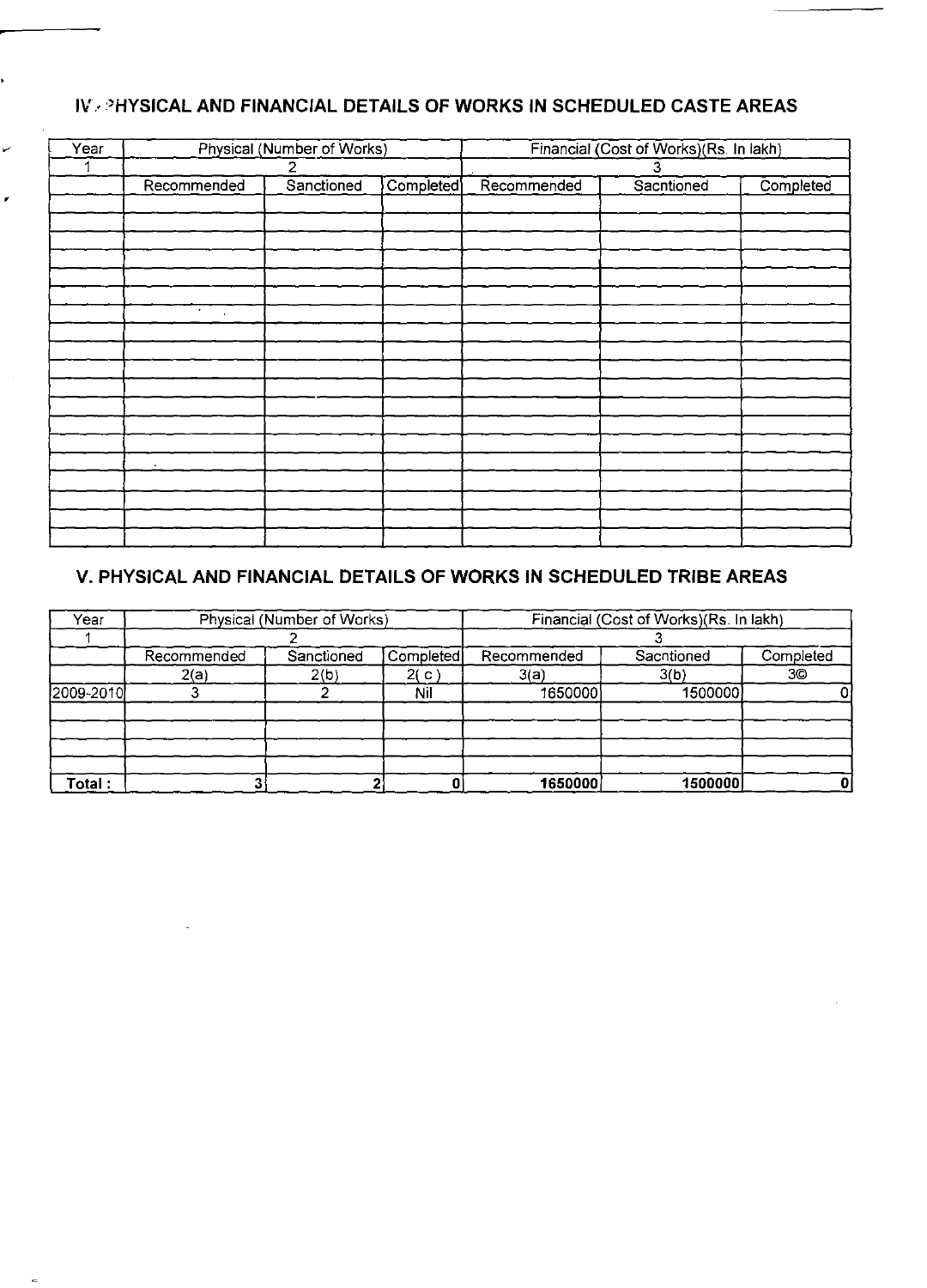l.lank and Branch Name with Address: Vijaya Bank,G.S.Road Shillong Detail SB Account: **850101011000255 Branch Code** Place: Shillong

Name in Canital Letter X<br>Designation **For The Hills District** Commissioner Seal Designati0n,.., *\_.11* DI/~~ty Commissioner **Signature of District** 

**..",...** Copy to Shri/Smt Vincent H. Pala, Member of Parliament Address: Edamanry Cottage, Dhanketi, Malki. Shillong. Meghalaya.

- Note: (i) The District Authority of the Nodal District is required to furnish a consolidated report including the information petaining to other Districts falling in the constituency where funds were transferred for MPLADS work execution on recommendation of the MP.
	- (ii) Sanctioned amount is the cost of such schemes only for which financial sanctions have already been issued after finalizing plans and estimates. Cost of schemes which have got only administrative approval, and not financial sanction, should not be reported.